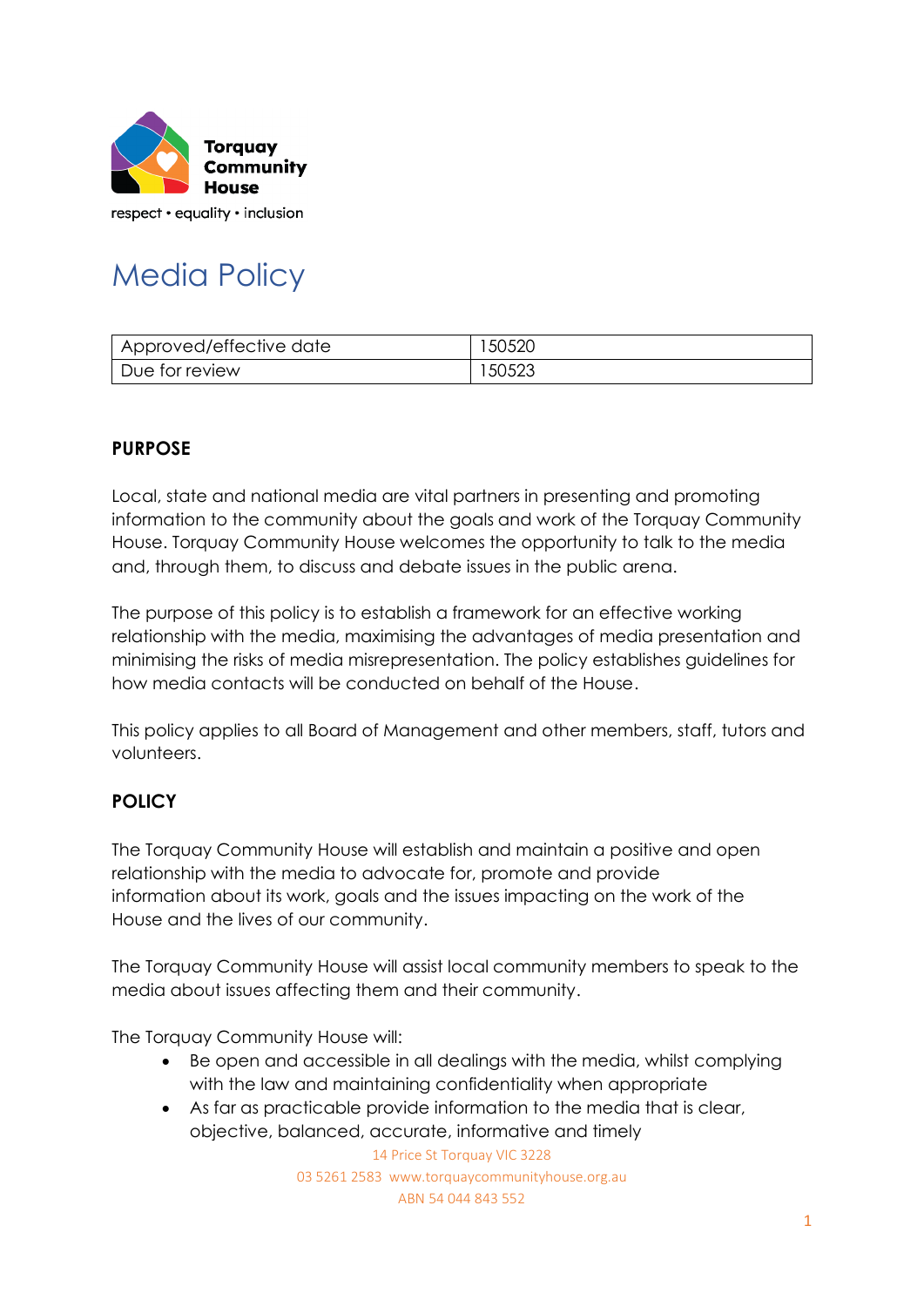• Not knowingly provide misleading information to the media.

The Board of Management and the Coordinator will work together to develop and document protocols for authority to deal with the media.

Board of Management and other members, staff, tutors and volunteers will ensure they are properly briefed and guided by the Board of Management President/Chairperson and/or Coordinator before communicating with the media on any issue related to the House.

Where information or public comment is requested or required, the President/Chairperson and/or Coordinator will determine the most appropriate person to respond if established media protocols do not cover the situation.

Any photographing, filming or taping by the media on House property or at House events will require prior permission of the President/Chairperson and/or the Coordinator.

Every reasonable effort will be made to respond to media enquiries.

The Torquay Community House reserves the right to withhold sensitive information concerning commercial transactions or governmental negotiations. Any such information will be clearly identified and relevant staff notified of the requirements for dealing with that information.

### **PROCEDURES**

Refer to the established media protocols before engaging in contact with the media.

All program coordinators are required to discuss any potential engagements with media with the Co-ordinator first. Any media visits will be organised by the Community House and where appropriate the Promotions Officer will produce a Media Fact Sheet or Media Release pertaining to that program.

In dealing with the media, Board of Management and other members, staff, tutors and volunteers must remember that they may be seen as representatives of the House. Therefore, at all times, consider how the information put forward in the media may affect the reputation of the House.

At all times, make absolutely clear whether the views put forward in the media regarding any issue relating to the House are those of the organisation or of an individual.

> 14 Price St Torquay VIC 3228 03 5261 2583 www.torquaycommunityhouse.org.au ABN 54 044 843 552